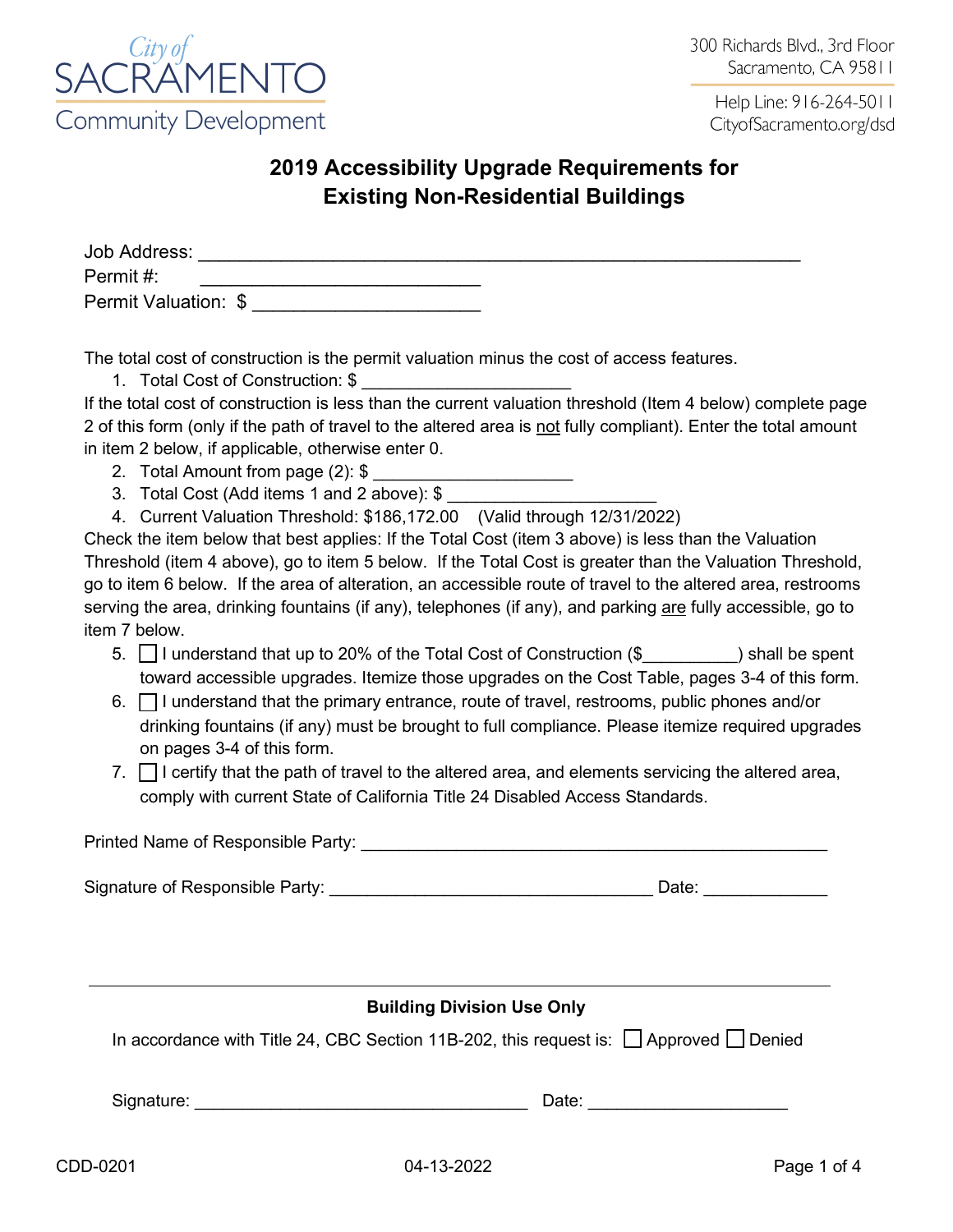

## **Declaration of Past Alterations, Additions, and Structural Repairs**

(Applicable when the path of travel to the altered area is not fully compliant)

- This form is to be used when: The cost of alteration, addition and/or structural repair, without the cost of access features, is less than the current valuation threshold. (Item 5 from page 1 is checked).
- How this is applied: If an area has been altered, within the past three years, without providing an accessible path of travel to that area (accessible upgrades were performed on other elements as noted in CBC 11B-202.4 exception 8), the total cost of alterations to areas on that path of travel shall be considered in determining whether the cost of making that path of travel accessible is disproportionate.

I, the project space referenced on page 1, owner or lessee of the project space referenced on page 1,

☐ have or ☐ have not, performed alteration(s), addition(s) and/or structural repair(s) to the above space within the past three years of the date of this permit application.

If "have" is checked, state below the permit number, the permit valuation, and the amount spent toward accessible upgrades from the previous permit(s).

| Permit # | Valuation \$ | Amount spent on upgrades \$ |
|----------|--------------|-----------------------------|
| Permit # | Valuation \$ | Amount spent on upgrades \$ |
| Permit#  | Valuation \$ | Amount spent on upgrades \$ |
| Permit # | Valuation \$ | Amount spent on upgrades \$ |

| Signature:<br>Jate |
|--------------------|
|--------------------|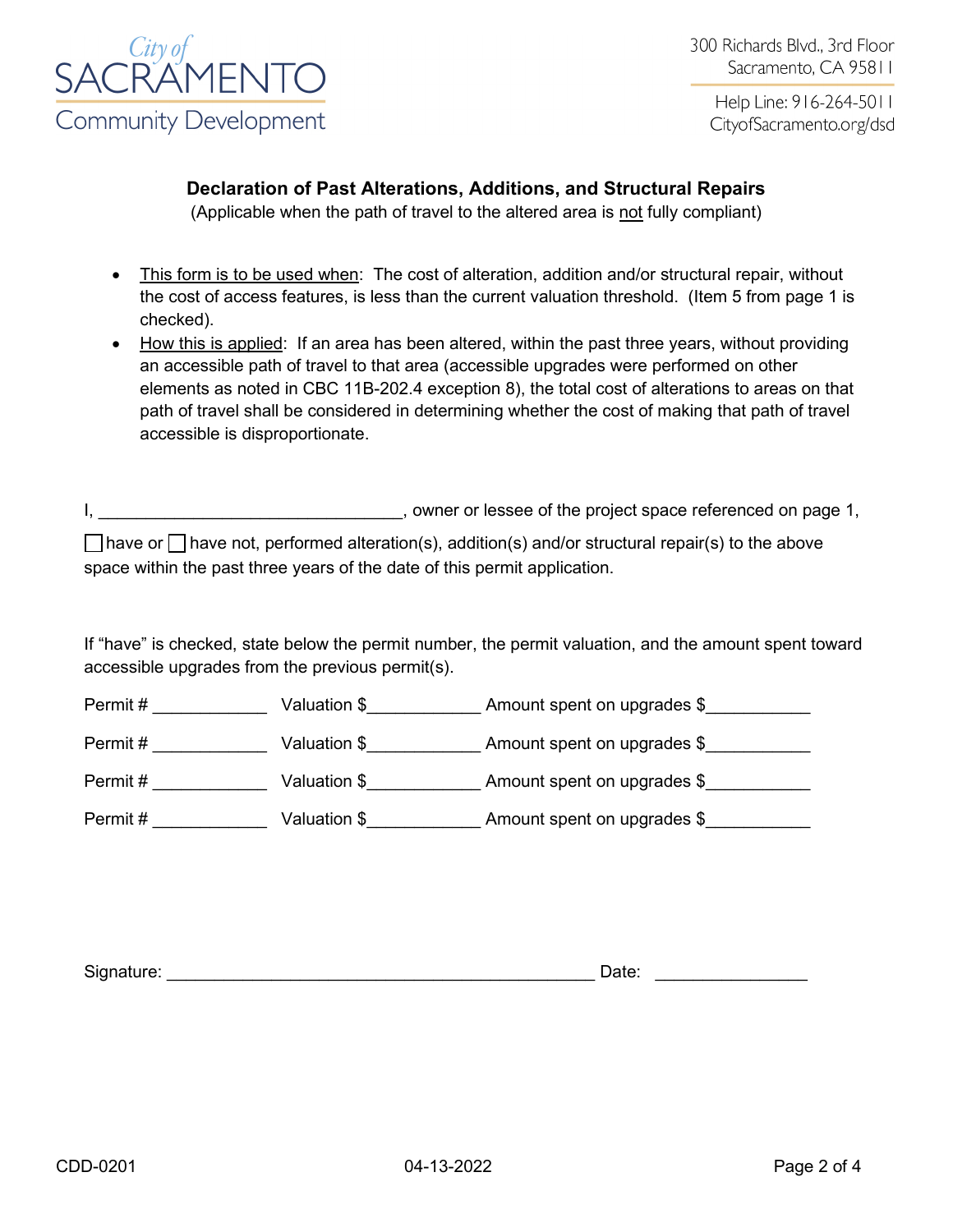

## Cost Table

If the box in item 5 or 6 from page 1 of this form has been checked, show below the features that are being added and/or altered to meet the requirements of 2019 CBC Section 11B-202. Within the column labeled 'Costs' fill in the amount spent on that specific accessible feature. Note that the total amount of money spent on accessible upgrades, as shown in the Cost Table, shall equal or exceed the amount shown in item 5 from page 1, unless full compliance is achieved without the need to spend the full amount.

| 1              | PRIMARY ENTRANCE TO ALTERED AREA               | <b>COSTS</b> |
|----------------|------------------------------------------------|--------------|
|                | A) Change of door                              |              |
|                | B) Threshold                                   |              |
|                | C) Hardware                                    |              |
|                | D) Maneuvering and Strike Side Clearances      |              |
|                | E) Signs and Identification                    |              |
|                | F) Other (Please specify):                     |              |
|                | Subtotal:                                      |              |
| $\overline{2}$ | <b>PATH OF TRAVEL</b>                          |              |
|                | A) Ramps                                       |              |
|                | B) Lifts                                       |              |
|                | C) Elevators                                   |              |
|                | D) Walks/Curbs/Grading                         |              |
|                | E) Doors                                       |              |
|                | F) Signs and Identification                    |              |
|                | G) Other (Please specify):                     |              |
|                | Subtotal:                                      |              |
| $\mathbf{3}$   | <b>RESTROOMS SERVING THE ALTERED AREA</b>      |              |
|                | A) Enlarge Restroom                            |              |
|                | B) Doors                                       |              |
|                | C) Signs and Identification                    |              |
|                | D) Replacement or Relocation of Fixtures       |              |
|                | Replacement or Relocation of Accessories<br>E) |              |
|                | Grab Bars (bars and backing)<br>F)             |              |
|                | G) Other (Please specify):                     |              |
|                | Subtotal:                                      |              |